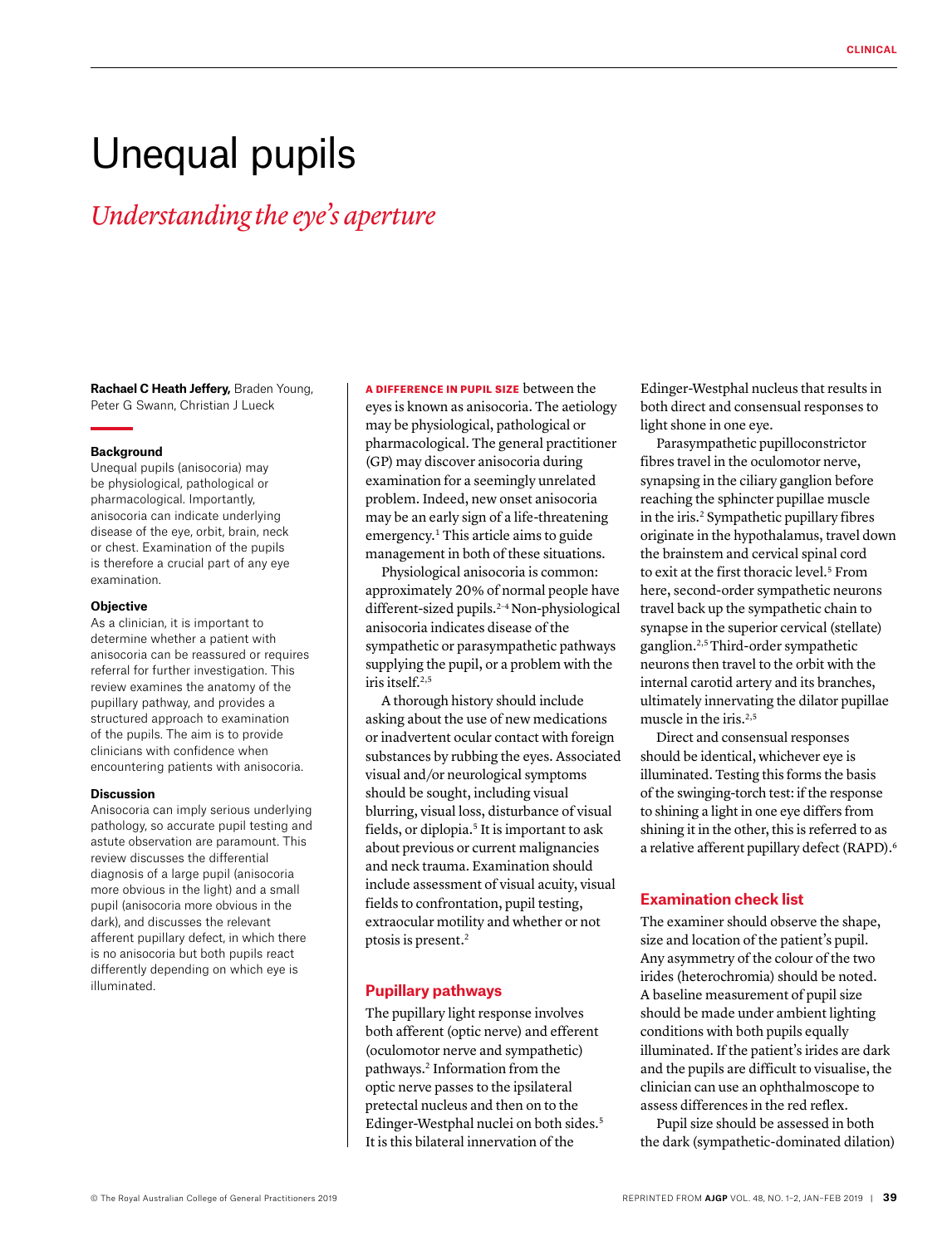and the light (parasympathetic-dominated constriction). If anisocoria remains the same in both lighting conditions, and the difference between pupil sizes is no more than 2 mm, the aetiology is likely to be physiological.<sup>6</sup> The presence of ptosis and/or extraocular muscle involvement suggests a pathological process regardless of the magnitude of anisocoria.

The response to testing each eye separately with a bright light source is then assessed. The clinician should observe the direct pupillary response in the illuminated eye and the consensual response in the fellow eye. The swinging-torch test (for an RAPD) is then performed, ideally in a darkened room with a very bright light.<sup>6</sup> One eye is illuminated for two seconds and the response of both pupils is assessed. The light is then redirected across the nose as quickly as possible to the other eye and, again, the response of both pupils is assessed before returning to the first eye.

If an RAPD is present, the response of both pupils will be less when the light is shone in one eye in comparison to the other.6 The pupils will constrict as the light is moved to the better eye, and dilate when the light is moved back to the worse eye.<sup>6</sup> Note that the swinging-torch test identifies a defect in the afferent visual pathway, such as the optic nerve; pupillary reactions in the presence of parasympathetic or sympathetic lesions (efferent lesions) remain present, independent of which eye is illuminated.

Finally, the response of both pupils to accommodation is assessed by getting the patient to fixate on a target held in front of both eyes and gradually moved towards the patient, up to the limits of convergence.

#### **Diagnostic criteria**

A misshapen and/or asymmetrical pupil is usually due to disease of the iris (Figure 1). Common causes for iris-related anisocoria include previous corneal or cataract surgery, posterior synechiae (adhesions to the lens) from previous uveitis, or ocular injury (traumatic mydriasis).2 Anisocoria associated with a unilateral red eye, pain and blurred vision may indicate uveitis and warrant ophthalmology referral.

Rare pupillary abnormalities include a white pupil (leukocoria). The presence of leukocoria in children is a red flag for retinoblastoma and requires urgent referral. Red flags of which to be aware when assessing a patient with anisocoria are listed in Table 1. Figure 1 illustrates a flow chart to help clinicians determine the likely cause of anisocoria and arrange expeditious referral where appropriate.

Anisocoria due to failure of constriction of one pupil is most obvious in bright light. Therefore, if anisocoria is greater in bright illumination, the underlying cause of the failure to constrict could be a tonic (Adie's) pupil, an oculomotor nerve palsy or, possibly, drug-induced mydriasis.2,7 An Adie's pupil is the result of disease of the ciliary ganglion and is typically characterised by light-near dissociation in which the pupil

fails to constrict to light but does constrict slowly to a near target as the result of accommodation.2 The 'near' pupillary constriction can be difficult to elicit in elderly patients in whom accommodation is reduced.

A dilated pupil arising from an oculomotor nerve palsy is almost always associated with some abnormality of eyelid and/or extraocular muscles. Of those patients presenting with an acquired oculomotor palsy, only 6% were found to have compression from an aneurysm and, of these compressive oculomotor nerve palsies, only 64% had pupil involvement.8 However, all patients with a new-onset oculomotor nerve palsy should be presumed to have a posterior communicating artery aneurysm until proven otherwise, meaning they require urgent neuroimaging.2

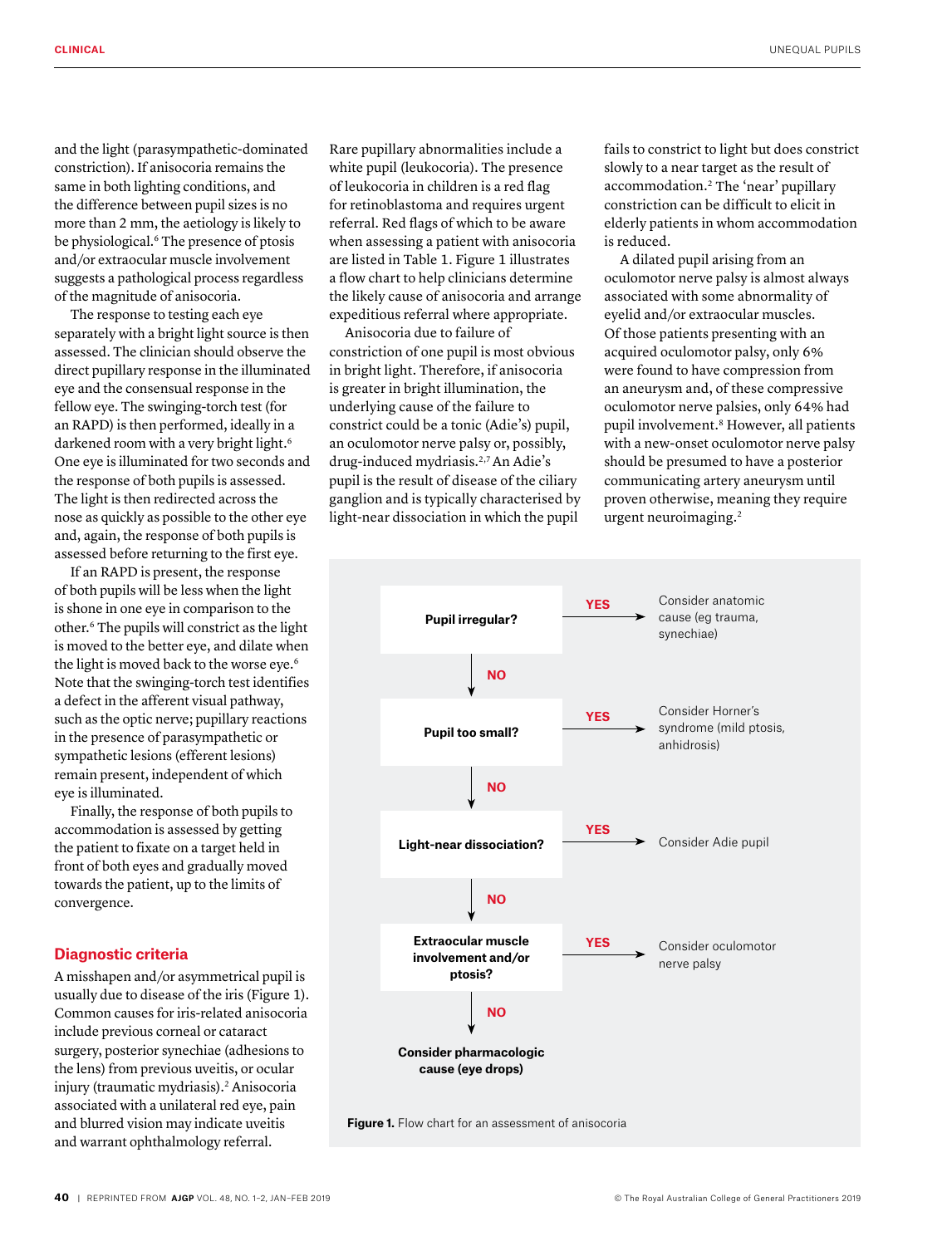Conversely, failure of dilation is most obvious in the dark. Anisocoria that is greater in the dark implies failure of dilation and the cause is likely to be a sympathetic palsy (Horner's syndrome) or, possibly, the use of parasympathomimetic medication (eg pilocarpine). Horner's syndrome may result from a lesion anywhere along the sympathetic pupillary pathway.9 For example, it may be caused by a brainstem stroke, cervical spondylosis, an apical lung tumour, a dissection of the internal carotid artery  $(ICA)$ , or surgery to the chest or neck.<sup>2,9</sup>

The timing of onset and associated symptoms allows the clinician to determine the urgency for further investigations. Interestingly, Almog et al found the pathology underlying a Horner's syndrome was apparent in >80% of patients after one consultation on the basis of clinical history and examination alone.10 Importantly, when a new-onset Horner's syndrome is seen in the context of brain stem or cerebellar signs, this should be a red flag for a brain stem or cerebellar stroke.<sup>9</sup> When the signs of Horner's are associated with a hoarse voice, this is a red

flag for a compressive lesion in the chest or neck.2 Alternatively, the development of a painful Horner's should suggest an ICA dissection (over half of patients with an ICA dissection present with a painful Horner's syndrome).<sup>11,12</sup> Consequently, any patient presenting with acute onset Horner's and ipsilateral ocular, face or neck pain should be regarded as an ICA dissection until proven otherwise.<sup>11</sup> If no localising signs, pain, trauma or malignancy are present, and the Horner's syndrome is of non-acute onset, it is reasonable to investigate on a routine basis.<sup>13</sup>

The location of the lesion within the sympathetic pathway is classified as central, preganglionic or postganglionic, corresponding to the first-order, secondorder and third-order neurons above. A complete Horner's syndrome comprises miosis on the affected side, along with ipsilateral partial ptosis due to paralysis of the sympathetically innervated superior tarsal muscle (Müller's muscle).<sup>9</sup> There may also be ipsilateral anhidrosis of the face.9 Note, ptosis has reportedly been absent in up to 12% of patients with Horner's syndrome.14

# **Relative afferent pupillary defect**

An RAPD implies a lesion of the afferent pathway.2 The cause is usually disease of the optic nerve, but it can be seen in severe, asymmetric retinal disease (Box 1). Patients with an RAPD do not have anisocoria unless there is an associated efferent lesion of one eye. Great care should be taken when assessing for the presence of an RAPD, as this may be the only sign of a lesion within the afferent pupillary pathway.15

# **Box 1. Aetiology of a relative afferent pupillary defect**

# **Relative afferent pupillary defect present**

Asymmetrical optic nerve disease:

- Advanced glaucoma
- Optic neuritis
- Ischaemic optic neuropathy
- Optic nerve compression
- Traumatic optic neuropathy

Extensive asymmetrical retinal disease:

- Large retinal detachment
- Ocular melanoma
- Major retinal artery/vein occlusion

## **Table 1. Red flags for unequal pupils**

**Anisocoria in the light (larger pupil abnormal) Larger pupil does not constrict briskly to bright light**

| <b>Associated clinical findings</b>                                                                        | Likely diagnosis                                                                                |
|------------------------------------------------------------------------------------------------------------|-------------------------------------------------------------------------------------------------|
| Ipsilateral ptosis                                                                                         | Oculomotor nerve palsy                                                                          |
| New onset diplopia with ipsilateral ocular motility disturbance                                            | Oculomotor nerve palsy (life-threatening emergency)                                             |
| Signs or history of previous ocular trauma                                                                 | Traumatic mydriasis from damage to the sphincter pupillae in the iris                           |
| Anisocoria in the dark (smaller pupil abnormal)<br>Both pupils may still constrict briskly to bright light |                                                                                                 |
| <b>Associated clinical findings</b>                                                                        | Likely diagnosis                                                                                |
| Ipsilateral (partial) ptosis                                                                               | Horner's syndrome                                                                               |
| New onset diplopia with ipsilateral ocular motility disturbance                                            | Horner's syndrome with additional oculomotor nerve lesion<br>(eq lesion in the cavernous sinus) |
| Ipsilateral red eye with pain and ciliary hyperaemia                                                       | Acute anterior uveitis                                                                          |

Ipsilateral face or neck pain Horner's syndrome secondary to internal carotid artery dissection (life-threatening emergency)

Ocular contact with foreign substances by rubbing the eyes Pharmacologically induced anisocoria